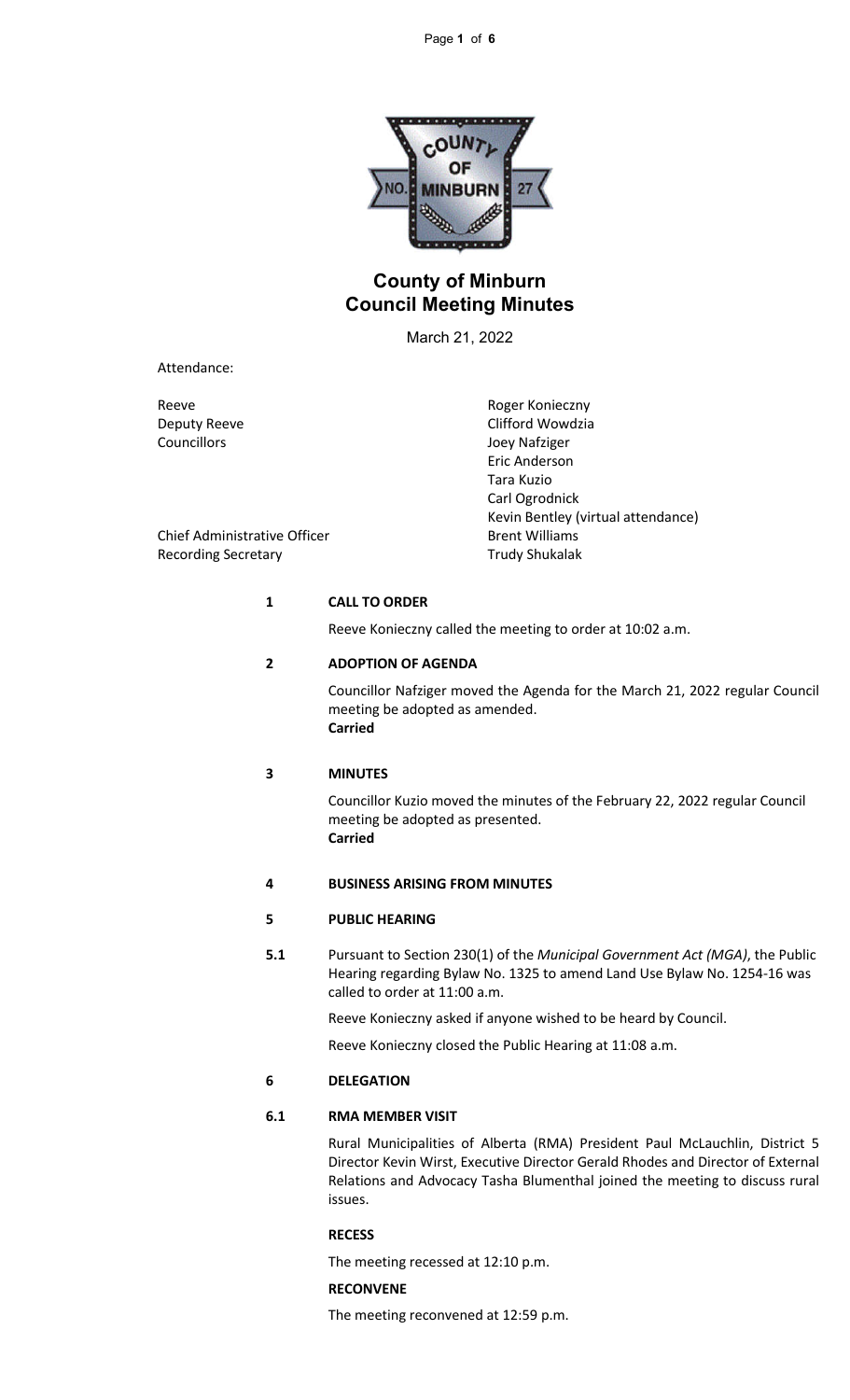## **7 WILDE & COMPANY**

Renee Senko and Jody Kirton of Wilde and Company Chartered Accountants joined the meeting to present the 2021 Audited Financial Statement.

**Resolution No:** 2022-23 **7.1** Deputy Reeve Wowdzia moved the Audited Financial Statement for the year ended December 31, 2021 be approved as presented. **Carried**

## **8. DEPARTMENTAL REPORTS**

## **8.1 Operations Report**

Norm De Wet presented the monthly Operations report.

Councillor Kuzio moved the Operations report be accepted as presented. **Carried**

## **8.2 Planning and Development Report**

Davin Gegolick presented the monthly Planning and Development report.

Councillor Ogrodnick moved the Planning and Development report be accepted as presented. **Carried**

## **8.3 Agriculture and Utilities Report**

Darwin Ullery presented the monthly Agriculture and Utility Services report.

Deputy Reeve Wowdzia moved the Agriculture and Utility Services report be accepted as presented. **Carried**

### **8.4 Emergency Services Report**

Mike Fundytus presented the monthly Emergency Services report.

Councillor Kuzio moved the Emergency Services report be accepted as presented. **Carried**

### **8.5 Financial Report**

Jason Warawa presented the monthly Financial report.

Councillor Nafziger moved the Financial report be accepted as presented. **Carried**

## **9. NEW BUSINESS**

**Resolution No:** 2022-24 **9.1 Oiling Program Amendment** Deputy Reeve Wowdzia moved to amend the 2022 oiling program as presented. **Carried**

#### **Resolution No:** 2022-25 **9.2 Oiled Roads Policy**

Councillor Anderson moved to approve Oiled Roads Policy OP 9002-01 as presented.

**Carried**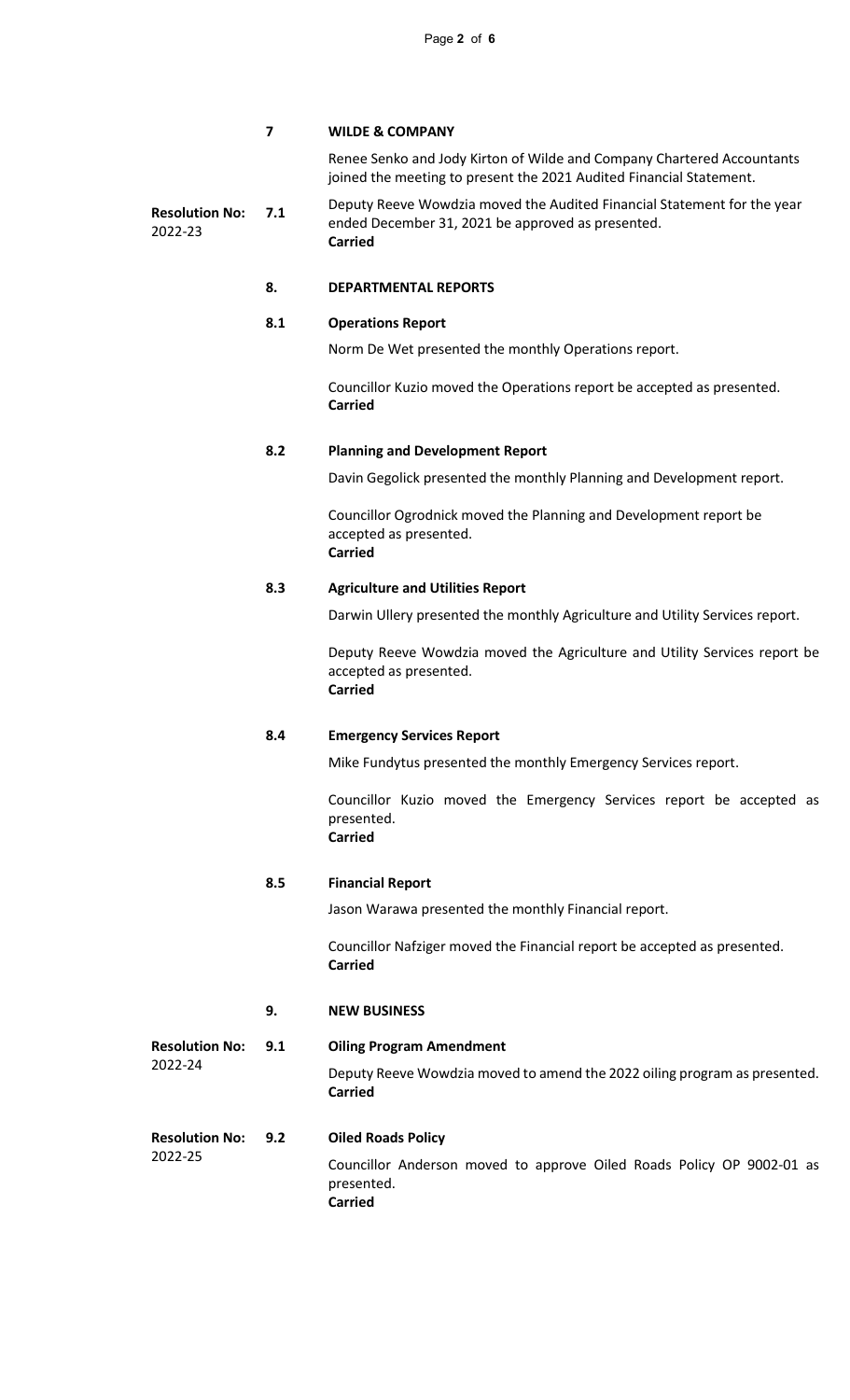| <b>Resolution No:</b><br>2022-26 | 9.3  | <b>Dust Control Policy</b>                                                                                                                                                                     |
|----------------------------------|------|------------------------------------------------------------------------------------------------------------------------------------------------------------------------------------------------|
|                                  |      | Councillor Kuzio moved to approve Dust Control Policy with Calcium and Oil<br>Policy OP 9001-01 as amended.<br><b>Carried</b>                                                                  |
| <b>Resolution No:</b><br>2022-27 | 9.4  | <b>Crew Truck Purchase</b>                                                                                                                                                                     |
|                                  |      | Deputy Reeve Wowdzia moved to approve the purchase of two 1-ton 4x4 crew<br>cab trucks and one 34 ton 4x4 crew cab from Vegreville Ford for a total cost of<br>\$164,559.30.<br><b>Carried</b> |
| <b>Resolution No:</b><br>2022-28 | 9.5  | <b>Land Use Bylaw Amendment</b>                                                                                                                                                                |
|                                  |      | Bylaw No. 1325-22 pursuant to the Municipal Government Act (MGA) was<br>presented for the purpose of amending County of Minburn Land Use Bylaw No.<br>1254-16.                                 |
|                                  |      | Councillor Anderson moved Bylaw No. 1325-22 be given second reading.<br><b>Carried</b>                                                                                                         |
|                                  |      | Councillor Kuzio moved Bylaw No. 1325-22 be given third reading.<br><b>Carried</b>                                                                                                             |
| <b>Resolution No:</b><br>2022-29 | 9.6  | <b>MDP Review - Tender Submission</b>                                                                                                                                                          |
|                                  |      | Councillor Anderson moved to award the Municipal Development Plan (MDP)<br>Review contract to Green Space Alliance for a total cost of \$36,710 plus GST.<br><b>Carried</b>                    |
| <b>Resolution No:</b><br>2022-30 | 9.7  | <b>Enel Green Power Development Agreement</b>                                                                                                                                                  |
|                                  |      | Councillor Anderson moved to sign the Enel Green Power development<br>agreement as presented.<br><b>Carried</b>                                                                                |
| <b>Resolution No:</b><br>2022-31 | 9.8  | <b>Coulter Gravel Agreement</b>                                                                                                                                                                |
|                                  |      | Councillor Nafziger moved to enter into a Gravel Royalty and Storage<br>Agreement with Blaine Coulter.<br><b>Carried</b>                                                                       |
| <b>Resolution No:</b><br>2022-32 | 9.9  | <b>Rotary Club Lending Bylaw</b>                                                                                                                                                               |
|                                  |      | Bylaw No. 1327-22 was presented authorizing the lending of up to \$75,000 to<br>the Rotary Club of Vegreville for the purpose of developing a bike and skate<br>park.                          |
|                                  |      | Councillor Kuzio moved Bylaw No. 1327-22 be given first reading.<br><b>Carried</b>                                                                                                             |
| <b>Resolution No:</b><br>2022-33 | 9.10 | <b>Borrowing Bylaw</b>                                                                                                                                                                         |
|                                  |      | Bylaw No. 1328-22 was presented to provide for the borrowing of \$4,500,000<br>from ATB Financial, Vegreville, Alberta.                                                                        |
|                                  |      | Councillor Anderson moved Bylaw No. 1328-22 be given first reading.<br><b>Carried</b>                                                                                                          |
|                                  |      | Councillor Kuzio moved Bylaw No. 1328-22 be given second reading.<br><b>Carried</b>                                                                                                            |
|                                  |      | Councillor Nafziger moved Council unanimously and in full agreement to give<br>Bylaw No. 1328-22 third reading at this meeting.<br><b>Carried</b>                                              |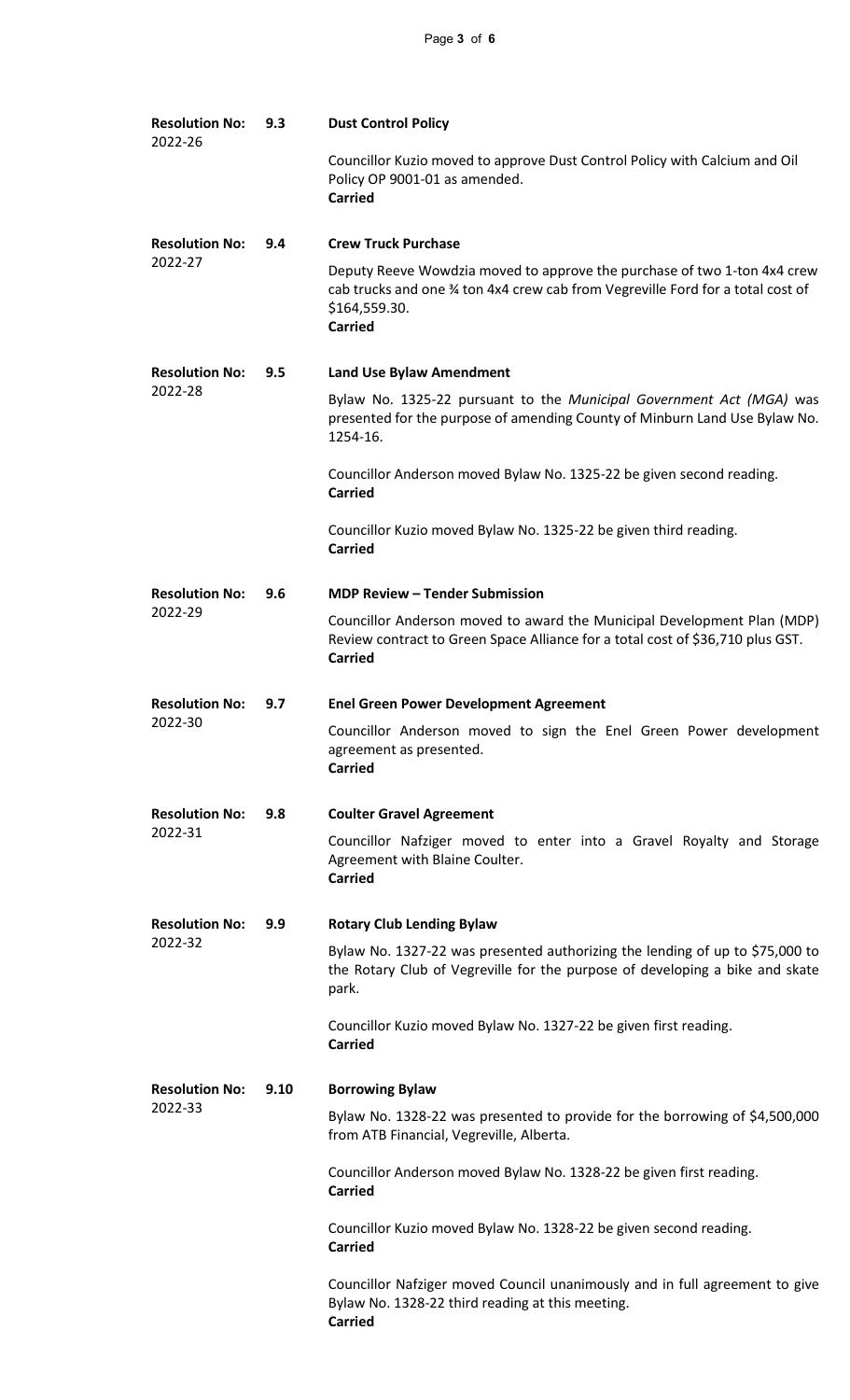Councillor Bentley moved Bylaw No. 1328-22 be given third reading. **Carried**

## **10 COUNCILLOR REPORTS**

Council reported on the monthly activities and Board/Committee meetings attended:

### Councillor Nafziger - Division 1

- Northern Lights Library System (NLLS) Board virtual meeting, March 4, 2022
- Committee of the Whole meeting, March 10, 2022
- RMA 2022 Spring Convention, March 13 to 16, 2022
- Received several calls regarding private driveway snow clearing, snow removal and road washout issues

### Councillor Anderson - Division 2

- Committee of the Whole meeting, March 10, 2022
- RMA 2022 Spring Convention, March 15 and 16, 2022
- Signed letter to Minister of Environment Canada and Climate Change and Minister of Health regarding synthetic fertilizer emissions and use of 2% liquid strychnine
- Received several calls regarding snow removal

#### Reeve Konieczny - Division 3

- Committee of the Whole meeting, March 10, 2022
- RMA 2022 Spring Convention, March 14, 2022
- Received several calls regarding snow removal
- Received call regarding roadside brushing and mulching

#### Deputy Reeve Wowdzia - Division 4

- Presented 75-year anniversary plaque to New Kiew Women's League, March 6, 2022
- Committee of the Whole meeting, March 10, 2022
- RMA 2022 Spring Convention, March 14 to 16, 2022
- Received several calls regarding snow removal
- Received call regarding snow build-up on Akasu Road

#### Councillor Kuzio - Division 5

- Vegreville Region Physician and Health Professional Attraction and Retention Committee virtual meeting, March 3, 2022
- Committee of the Whole meeting, March 10, 2022
- Elected Officials Education Program (EOEP) Service Delivery course, March 13, 2022
- Meeting with Municipal Affairs Minister, March 14, 2022
- RMA 2022 Spring Convention, March 14 to 16, 2022
- Synergy luncheon hosted by Brownlee LLP, March 16, 2022
- MD of Minburn Foundation meeting, March 18, 2022
- Received several calls regarding snow removal
- Received call regarding ATCO Electric work on correction line

## Councillor Ogrodnick - Division 6

- Vegreville and District Chamber of Commerce meeting, March 3, 2022
- Vegreville Tourism Advisory Board meeting, March 7, 2022
- Committee of the Whole meeting, March 10, 2022
- Vegreville and District Chamber of Commerce spring fundraiser meeting, March 10, 2022
- MD of Minburn Foundation meeting, March 18, 2022
- Meeting with Municipal Affairs Minister, March 14, 2022
- RMA 2022 Spring Convention, March 14 to 16, 2022
- Road weight restrictions and bans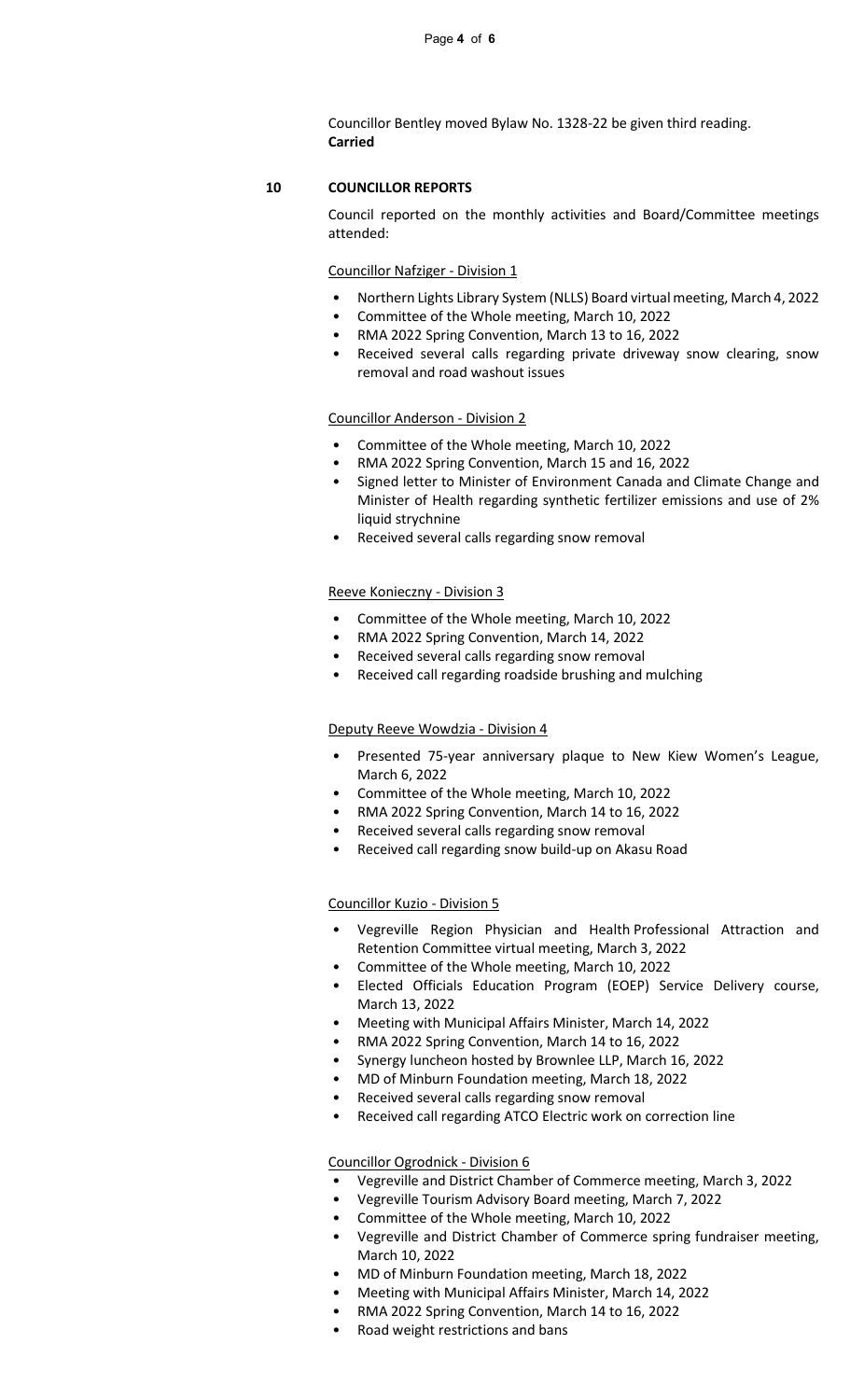## Councillor Bentley - Division 7

- Vermilion River Watershed Alliance virtual meeting, February 24, 2022
- Committee of the Whole meeting, March 10, 2022
- Meeting with Municipal Affairs Minister, March 14, 2022
- RMA 2022 Spring Convention, March 14, 2022

Councillor Ogrodnick moved the Council reports be accepted as presented. **Carried**

## **11 REEVE'S REPORT**

Reeve Konieczny reported and commented on the following:

- Attended Province of Alberta workshop regarding policing in Alberta, March 2, 2022
- Attended Mayors and Reeves meeting, Edmonton Convention Centre, March 4, 2022
- Received call from Town of Vegreville Mayor Tim MacPhee regarding Stand with Ukraine Committee
- Met with Municipal Affairs Minister, March 14, 2022
- Received call regarding collection of empty chemical containers

Councillor Nafziger moved the Reeve's report be accepted as presented. **Carried.**

## **12 CAO'S REPORT**

Brent Williams presented the CAO's monthly report.

Councillor Anderson moved the CAO's report be accepted as presented. **Carried**

## **13 CORRESPONDENCE**

Council reviewed the following items of correspondence:

### **13.1 Town of Two Hills – February Meeting Letter**

Letter proposing idea of communities meeting to discuss issues that directly affect the region.

## **13.2 Town of Two Hills – March Meeting Letter**

Proposed meeting date of April 12 or 13 for community leaders to meet to discuss regional municipal issues.

### **13.3 Vegreville RCMP Report**

Vegreville Provincial Detachment Call for Service report for the period January to December 2021.

### **13.4 Lamont County Media Release on Humanitarian Aid for Ukraine**

Lamont County commits \$5,000 to Ukrainian humanitarian aid, and challenges surrounding municipalities to also donate.

## **13.5 Innisfree Delnorte School Sports Area**

Letter received from Innisfree Delnorte School Financial Society requesting funding for the purpose of resurfacing and repurposing the existing tennis courts located at Delnorte School.

**Resolution No:** 2022-34

## **Innisfree Delnorte School Financial Society Funding Request**

Councillor Anderson moved to approve Innisfree Delnorte School Financial Society's request for financial support in the amount of \$25,000 for the resurfacing of the existing tennis courts located at the school. **Carried**